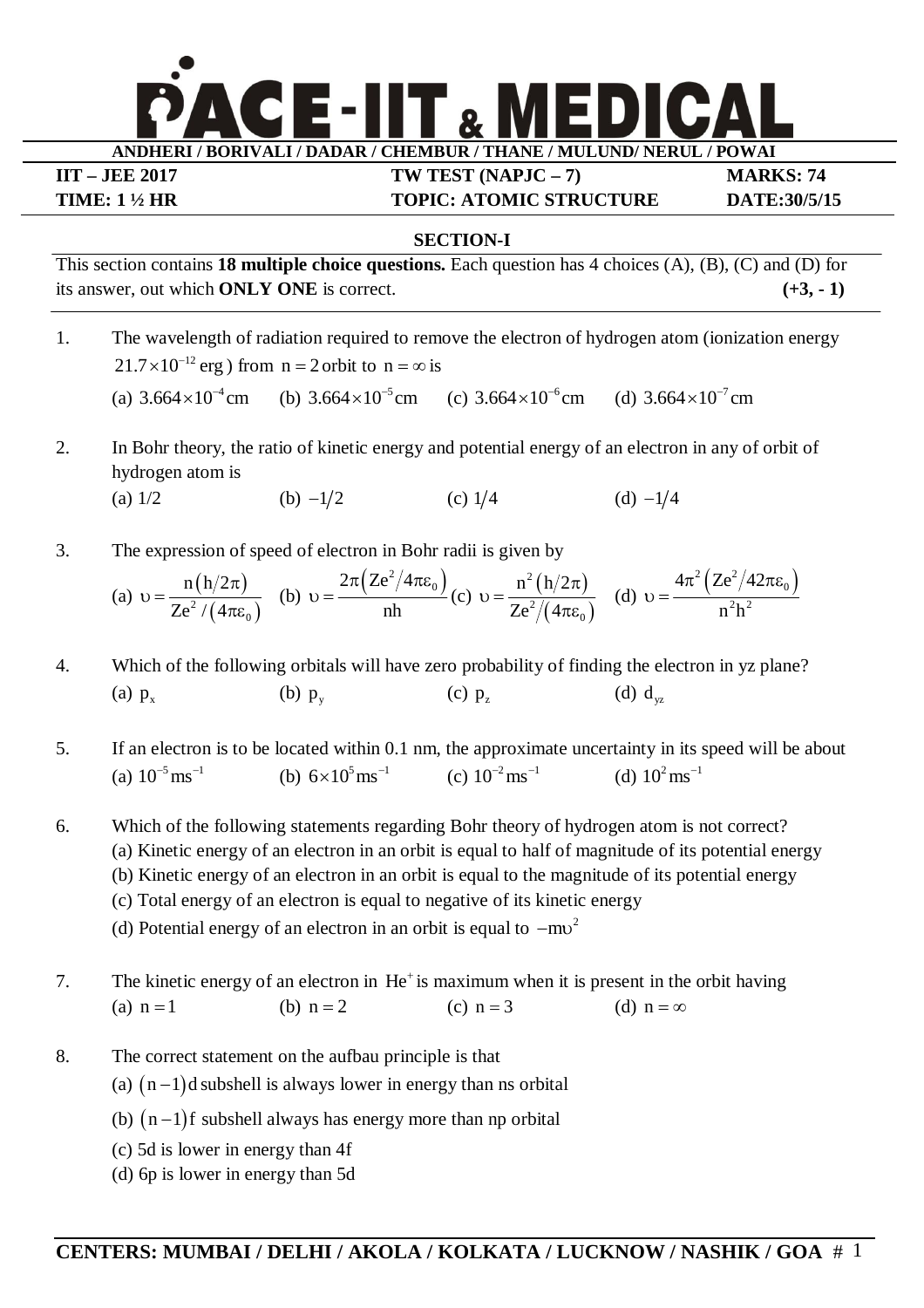9. The outer electronic configuration of cerium  $(Z = 58)$  is

(a) 
$$
(4d)^{10} (5s)^2 (5p)^6 (4f)^3 (6s)^1
$$
  
\n(b)  $(4d)^{10} (5s)^2 (5p)^6 (5d)^1 (6s)^2$   
\n(c)  $(4d)^{10} (5s)^2 (5p)^6 (5d)^3 (6s)^2$   
\n(d)  $(4d)^{10} (5s)^2 (5p)^6 (4f)^2 (6s)^2$ 

10. Let m<sub>p</sub> be the mass of a proton, m<sub>n</sub> that of a neutron, M<sub>1</sub> that of a  $^{20}_{10}$  Ne nucleus and M<sub>2</sub> that of a  $_{20}^{40}$ Ca nucleus. Then

(a) 
$$
M_2 = 2M_1
$$
   
 (b)  $M_1 < 10 \left( m_p + m_n \right)$ 

(c) 
$$
M_2 > 2M_1
$$
 (d)  $M_1 = M_2$ 

11. What are the values of the orbital angular momentum of an electron in the orbitals 1s, 3s, 3d and 2p (a) 0,0,  $\sqrt{6}\hbar$ ,  $\sqrt{2}\hbar$  (b) 1,1,  $\sqrt{4}\hbar$ ,  $\sqrt{2}\hbar$  (c) 0,1,  $\sqrt{6}\hbar$ ,  $\sqrt{3}\hbar$  (d) 0,0,  $\sqrt{20}\hbar$ ,  $\sqrt{6}\hbar$ 

12. If the value of the principal quantum number is 3, the maximum number of values the magnetic quantum number can have is (a) one (b) four (c) nine (d) twelve

13. Four sets of values of quantum numbers  $(n, \ell, m \text{ and } s)$  are given below. Which of these does not provide a permissible solution of the wave equation?

(a) 3,2,-2,
$$
\frac{1}{2}
$$
 (b) 3,3,1,- $\frac{1}{2}$  (c) 3,2,1, $\frac{1}{2}$  (d) 3,1,1,- $\frac{1}{2}$ 

14. Which of the following sets of quantum numbers represents the 19<sup>th</sup> electron of chromium  $(Z = 24)$ ?

(a)  $4,0,0,+\frac{1}{2}$ 2  $+\frac{1}{2}$  (b) 4,1,-1,+ $\frac{1}{2}$ 2  $-1, +\frac{1}{2}$  (c) 3, 2, 2,  $+\frac{1}{2}$ 2  $+\frac{1}{2}$  (d) 3,2,-2,+ $\frac{1}{2}$ 2  $-2, +\frac{1}{2}$ 

15. The value of the magnetic moment of a particular ion is 2.83 Bohr magneton. The ion is (a)  $Fe^{2+}$ (b)  $Ni^{2+}$ (c)  $Mn^{2+}$ (d)  $Co^{3+}$ 

- 16. The angular velocity of first exited state of electron of  $He^+$  is  $\omega$  what is angular velocity of the electron in  $3^{rd}$  exited state of  $Be^{3+}$ 
	- (a) 2  $\omega$ (b)  $2\omega$ 4  $\omega$ (d)  $4\omega$
- 17. The potential energy of the electron present in the ground state of  $Li^{2+}$  ion is represented by: (k coulomb constents)

(a)  $3ke^2$ r (b)  $-\frac{3ke}{2}$ r  $-\frac{5\pi c}{c}$  (c) 2 2 3ke r (d)  $3ke^2$ r <sup>-</sup>

18. Magnetic moments of  $V(Z = 23)$ ,  $Cr(= 24)$ ,  $Mn(Z = 25)$  are x, y, z respectively. Hence: (a)  $x = y = z$  (b)  $x < y < z$  (c)  $x < z < y$  (d)  $z < y < x$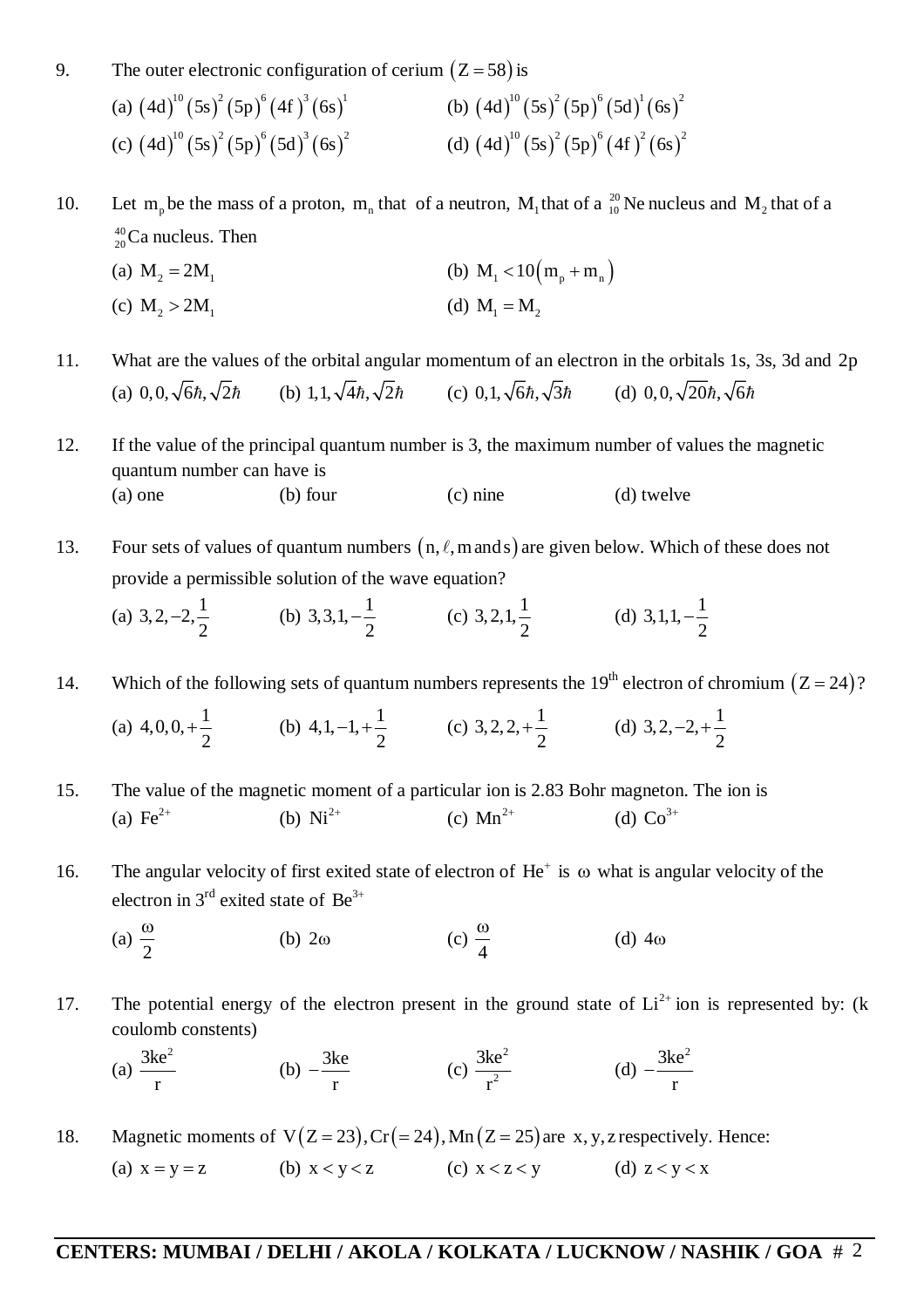## **SECTION-II**

This section contains **5 multiple choice questions.** Each question has 4 choices (A), (B), (C) and (D) for its answer, out which **ONE OR MORE** is/are correct. **(+4, -1)**

19. Which of the following statements are **not** correct?

(a) Dipositive zinc exhibits paramagnetism due to lost of two electrons from a 3d-orbital of neutral atom.

(b) The magnetic moment of an atom is related to the number of unpaired electrons in its electronic configuration

(c) Bohr theory can be successfully modified to explain the electronic spectrum of multielectron atom.

(d) The orbit angular momentum of an electron in a atom is given as  $n(h/2\pi)$ 

20. Which of the following statements are **not** correct?

(a) The ionization energy of a hydrogen like species in its ground state is equal to the magnitude of energy of the orbit having  $n = 1$ 

(b) The ionization energy of a hydrogen like species in its ground state increases in proportion to the positive charge in its nucleus

(c) Accrording to the uncertainty principle,  $\Delta p \Delta x \le h/4\pi$ 

(d) The energy of an electron in a orbital of a multielectron atom depends only on the principal quantum number n.

- 21. Which of the following statements are **not** correct?
	- (a) The angular momentum of an electron in Bohr orbits is given as  $\sqrt{\ell(\ell+1)} \frac{h}{2}$ 2  $+$  $\pi$  $\ell$ ( $\ell$ +
	- (b) The uncertaintly principle states that  $\Delta x.\Delta p \geq \frac{h}{2}$ y  $\Delta x \Delta p \ge \pi$
	- (c) The de Broglie expression is  $p = h/m$
	- (d) The filling of degenerate orbitals by electrons is governed by Hund's rule.
- 22. In which of these options do both constituents of the pair have the same magnetic moment? (a)  $\text{Zn}^{2+}$  and  $\text{Cu}^+$  (b)  $\text{Co}^{2+}$  and  $\text{Ni}^{2+}$  (c)  $\text{Mn}^{4+}$  and  $\text{Co}^{2+}$  (d)  $\text{Mg}^{2+}$  and  $\text{Sc}^+$
- 23. A metal surface having  $v_0$  as threshold frequency is incident by light of frequency v, then select the correct:

(a) 
$$
u = \sqrt{2hc(\lambda_0 - \lambda)}
$$
  
\n(b)  $u = \sqrt{2h(v - v_0)}$   
\n(c)  $u = \sqrt{\frac{2h(\lambda_0 - \lambda)}{m}}$   
\n(d)  $u = \sqrt{\frac{2(hv - w)}{m}}$